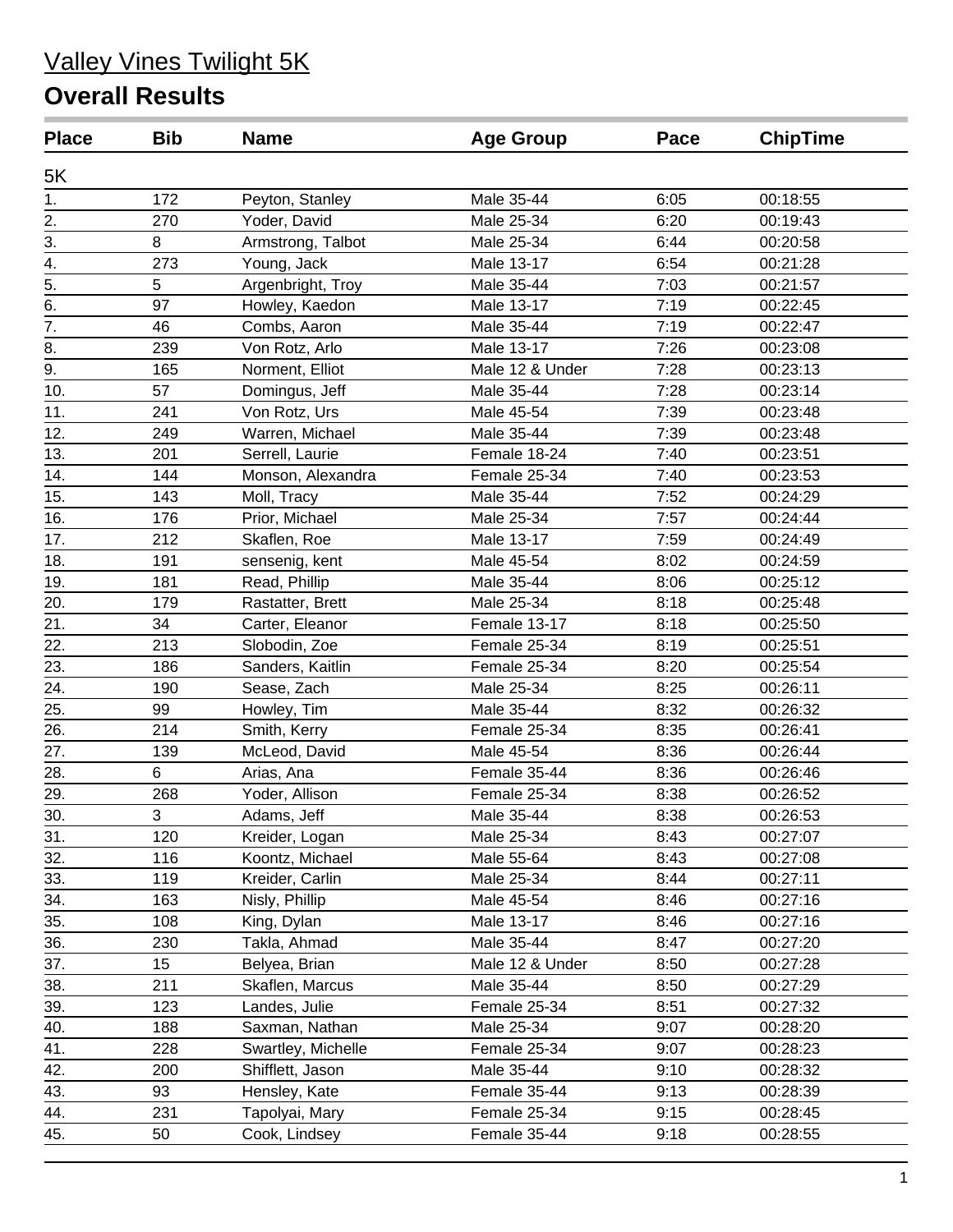| <b>Place</b>      | <b>Bib</b>     | <b>Name</b>              | <b>Age Group</b>  | Pace  | <b>ChipTime</b> |
|-------------------|----------------|--------------------------|-------------------|-------|-----------------|
| 46.               | 70             | Freid, Rachel            | Female 35-44      | 9:20  | 00:29:02        |
| 47.               | 109            | King, Eric               | Male 25-34        | 9:23  | 00:29:12        |
| 48.               | $\overline{7}$ | Armstrong, Kirk          | Male 35-44        | 9:27  | 00:29:22        |
| 49.               | 193            | Shenk, Crystal           | Female 35-44      | 9:28  | 00:29:28        |
| 50.               | 272            | Young, Megan             | Female 25-34      | 9:29  | 00:29:30        |
| 51.               | 52             | Corriston, Amber         | Female 35-44      | 9:33  | 00:29:43        |
| $\overline{52}$ . | 117            | Korotkov, Dmitriy        | Male 18-24        | 9:34  | 00:29:45        |
| 53.               | 20             | Beyeler, Isabelle        | Female 12 & Under | 9:34  | 00:29:46        |
| 54.               | 54             | Decena, Felix            | Male 45-54        | 9:34  | 00:29:47        |
| 55.               | 118            | Kreider, Amy             | Female 25-34      | 9:36  | 00:29:53        |
| 56.               | 58             | Domingus, Sarah          | Female 35-44      | 9:37  | 00:29:55        |
| 57.               | 21             | bianchi, andrea          | Male 35-44        | 9:38  | 00:29:58        |
| 58.               | 233            | Thompson, Laura          | Female 35-44      | 9:40  | 00:30:05        |
| 59.               | 258            | White, Pascale           | Female 25-34      | 9:43  | 00:30:15        |
| 60.               | 205            | Showalter, Sheila        | Female 35-44      | 9:45  | 00:30:19        |
| 61.               | 252            | Wenger, Karana           | Female 25-34      | 9:48  | 00:30:28        |
| 62.               | 19             | Beyeler, Dana            | Male 65+          | 9:50  | 00:30:34        |
| 63.               | 16             | Belyea, Daniel           | Male 35-44        | 9:53  | 00:30:46        |
| 64.               | 166            | Norment, Jonas           | Male 12 & Under   | 9:55  | 00:30:49        |
| 65.               | 91             | Haupt, Katelyn           | Female 25-34      | 9:56  | 00:30:54        |
| 66.               | 92             | Haye, Stephen            | Male 25-34        | 9:58  | 00:30:59        |
| 67.               | 35             | CARTER, JAMES            | Male 35-44        | 9:59  | 00:31:03        |
| 68.               | 12             | Barrett, Michael         | Male 55-64        | 10:00 | 00:31:05        |
| 69.               | 83             | Gonzalez Lamas, Cristina | Female 25-34      | 10:01 | 00:31:09        |
| 70.               | 128            | Longenecker, Collin      | Male 18-24        | 10:01 | 00:31:09        |
| 71.               | 129            | Longenecker, Shelby      | Female 45-54      | 10:02 | 00:31:12        |
| 72.               | 240            | Von Rotz, Nora           | Female 12 & Under | 10:02 | 00:31:14        |
| 73.               | 180            | Read, Meredith           | Female 35-44      | 10:04 | 00:31:18        |
| 74.               | 27             | Bricker, Anna            | Female 25-34      | 10:12 | 00:31:43        |
| 75.               | 4              | Alfree, Rory             | Male 25-34        | 10:13 | 00:31:48        |
| 76.               | 276            | Williams, Oliver         | Male 12 & Under   | 10:14 | 00:31:49        |
| 77.               | 111            | King, Paul               | Male 35-44        | 10:19 | 00:32:06        |
| 78.               | 60             | DuVon, Jenny             | Female 25-34      | 10:22 | 00:32:13        |
| 79.               | 22             | Blosser, Ellen           | Female 35-44      | 10:22 | 00:32:13        |
| 80.               | 225            | Stuart Leslie, Laura     | Female 45-54      | 10:24 | 00:32:22        |
| 81.               | 265            | Wood, Carter             | Female 35-44      | 10:26 | 00:32:26        |
| 82.               | 124            | Lantz, Seville           | Female 25-34      | 10:27 | 00:32:31        |
| 83.               | 63             | Fajardo, Yvonne          | Female 25-34      | 10:28 | 00:32:33        |
| 84.               | 257            | Whatley, Paul            | Male 35-44        | 10:28 | 00:32:34        |
| 85.               | 121            | Lam, Jessica             | Female 25-34      | 10:30 | 00:32:41        |
| 86.               | 210            | Skaflen, Andrea          | Female 35-44      | 10:36 | 00:32:57        |
| 87.               | 255            | Weston, Matt             | Male 18-24        | 10:38 | 00:33:03        |
| 88.               | 164            | Norment, Christy         | Female 35-44      | 10:38 | 00:33:04        |
| 89.               | 142            | Moll, Renee              | Female 35-44      | 10:40 | 00:33:12        |
| 90.               | 24             | Boggs, Aaron             | Male 35-44        | 10:41 | 00:33:13        |
| 91.               | 25             | Bowman, Charles          | Male 25-34        | 10:41 | 00:33:13        |
| 92.               | 152            | Munier, Melanie          | Female 35-44      | 10:42 | 00:33:17        |
|                   |                |                          |                   |       |                 |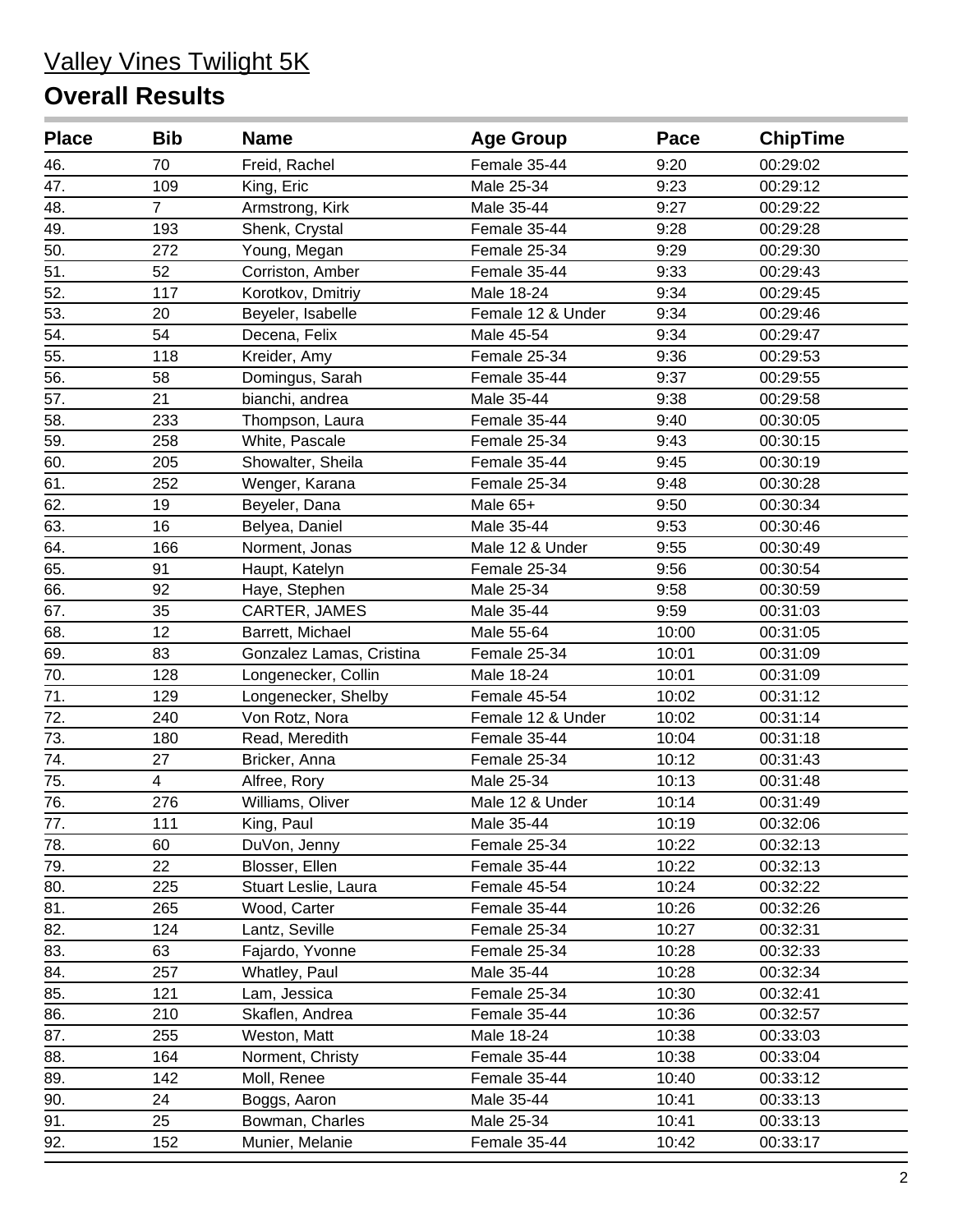| <b>Place</b> | <b>Bib</b>     | <b>Name</b>          | <b>Age Group</b> | Pace  | <b>ChipTime</b> |
|--------------|----------------|----------------------|------------------|-------|-----------------|
| 93.          | 10             | Ballew, Linetta      | Female 35-44     | 10:43 | 00:33:19        |
| 94.          | 171            | Pernet, Benoit       | Male 18-24       | 10:43 | 00:33:20        |
| 95.          | 39             | Clague, Allen        | Male 65+         | 10:46 | 00:33:29        |
| 96.          | 208            | Simmers, Lauren      | Female 25-34     | 10:47 | 00:33:32        |
| 97.          | 110            | King, Erin           | Female 35-44     | 10:56 | 00:34:00        |
| 98.          | 207            | Silvestri, Lori      | Female 45-54     | 11:02 | 00:34:18        |
| 99.          | 38             | Churney, Ivette      | Female 45-54     | 11:18 | 00:35:08        |
| 100.         | 32             | Butcher, Ryder       | Male 13-17       | 11:18 | 00:35:08        |
| 101.         | 145            | Morris, Anna         | Female 25-34     | 11:21 | 00:35:16        |
| 102.         | 167            | Norment, Karen       | Female 35-44     | 11:23 | 00:35:24        |
| 103.         | 64             | Fallon, Moriah       | Female 35-44     | 11:24 | 00:35:26        |
| 104.         | 55             | deibert, chris       | Male 55-64       | 11:25 | 00:35:31        |
| 105.         | 277            | Potter, Dakota       | Female 13-17     | 11:38 | 00:36:12        |
| 106.         | 175            | Potter, Bianca       | Female 35-44     | 11:39 | 00:36:12        |
| 107.         | 96             | Higgs, Stephanie     | Female 35-44     | 11:42 | 00:36:24        |
| 108.         | 95             | Herrell, Karen       | Female 35-44     | 11:43 | 00:36:26        |
| 109.         | 244            | Wade, Blair          | Female 25-34     | 11:43 | 00:36:27        |
| 110.         | 122            | Lam, Melissa         | Female 45-54     | 11:49 | 00:36:46        |
| 111.         | 23             | Bodle, Amanda        | Female 35-44     | 11:52 | 00:36:55        |
| 112.         | 170            | Parrish, Caitlin     | Female 25-34     | 11:57 | 00:37:11        |
| 113.         | 221            | Stoneburner, Justin  | Male 35-44       | 12:00 | 00:37:20        |
| 114.         | 222            | Stoneburner, Stormy  | Female 35-44     | 12:01 | 00:37:21        |
| 115.         | 1              | Abu-Taleb, Yousef    | Male 35-44       | 12:03 | 00:37:29        |
| 116.         | 59             | Drooger, Pamela      | Female 45-54     | 12:05 | 00:37:34        |
| 117.         | $\overline{2}$ | Adams, Brooke        | Female 35-44     | 12:06 | 00:37:39        |
| 118.         | 71             | Fuentes, Jorge       | Male 25-34       | 12:07 | 00:37:40        |
| 119.         | 168            | Oakes, Lauren        | Female 18-24     | 12:08 | 00:37:44        |
| 120.         | 131            | Martin, Claire       | Female 25-34     | 12:16 | 00:38:10        |
| 121.         | 147            | Morton, Laurie       | Female 35-44     | 12:36 | 00:39:11        |
| 122.         | 68             | Fletchall, Elizabeth | Female 35-44     | 12:36 | 00:39:11        |
| 123.         | 187            | Sandherr, Rabea      | Female 25-34     | 12:49 | 00:39:50        |
| 124.         | 232            | Thomas, Pamela       | Female 55-64     | 12:53 | 00:40:03        |
| 125.         | 259            | White, Rebecca       | Female 45-54     | 12:55 | 00:40:09        |
| 126.         | 37             | Chandler, Rick       | Male 65+         | 12:58 | 00:40:19        |
| 127.         | 80             | Gibson, Kristin      | Female 35-44     | 13:00 | 00:40:24        |
| 128.         | 77             | Gibson, Brady        | Male 12 & Under  | 13:00 | 00:40:25        |
| 129.         | 194            | Shenk, Shirley       | Female 55-64     | 13:03 | 00:40:34        |
| 130.         | 216            | Snow, Kelly          | Female 35-44     | 13:05 | 00:40:42        |
| 131.         | 43             | Clevenger, Teresa    | Female 55-64     | 13:08 | 00:40:50        |
| 132.         | 42             | Clevenger, Ritter    | Male 45-54       | 13:08 | 00:40:50        |
| 133.         | 156            | Nafziger, Erin       | Female 25-34     | 13:10 | 00:40:55        |
| 134.         | 250            | Weaver, Anda         | Female 25-34     | 13:10 | 00:40:55        |
| 135.         | 237            | Tysinger, Grace      | Female 13-17     | 13:16 | 00:41:14        |
| 136.         | 44             | Cofer, Whitney       | Female 35-44     | 13:26 | 00:41:45        |
| 137.         | 75             | Geisert, Julia       | Female 35-44     | 13:28 | 00:41:53        |
| 138.         | 189            | Schenkel, Kimberly   | Female 25-34     | 13:28 | 00:41:54        |
| 139.         | 238            | Tysinger, Mary Beth  | Female 35-44     | 13:31 | 00:42:01        |
|              |                |                      |                  |       |                 |